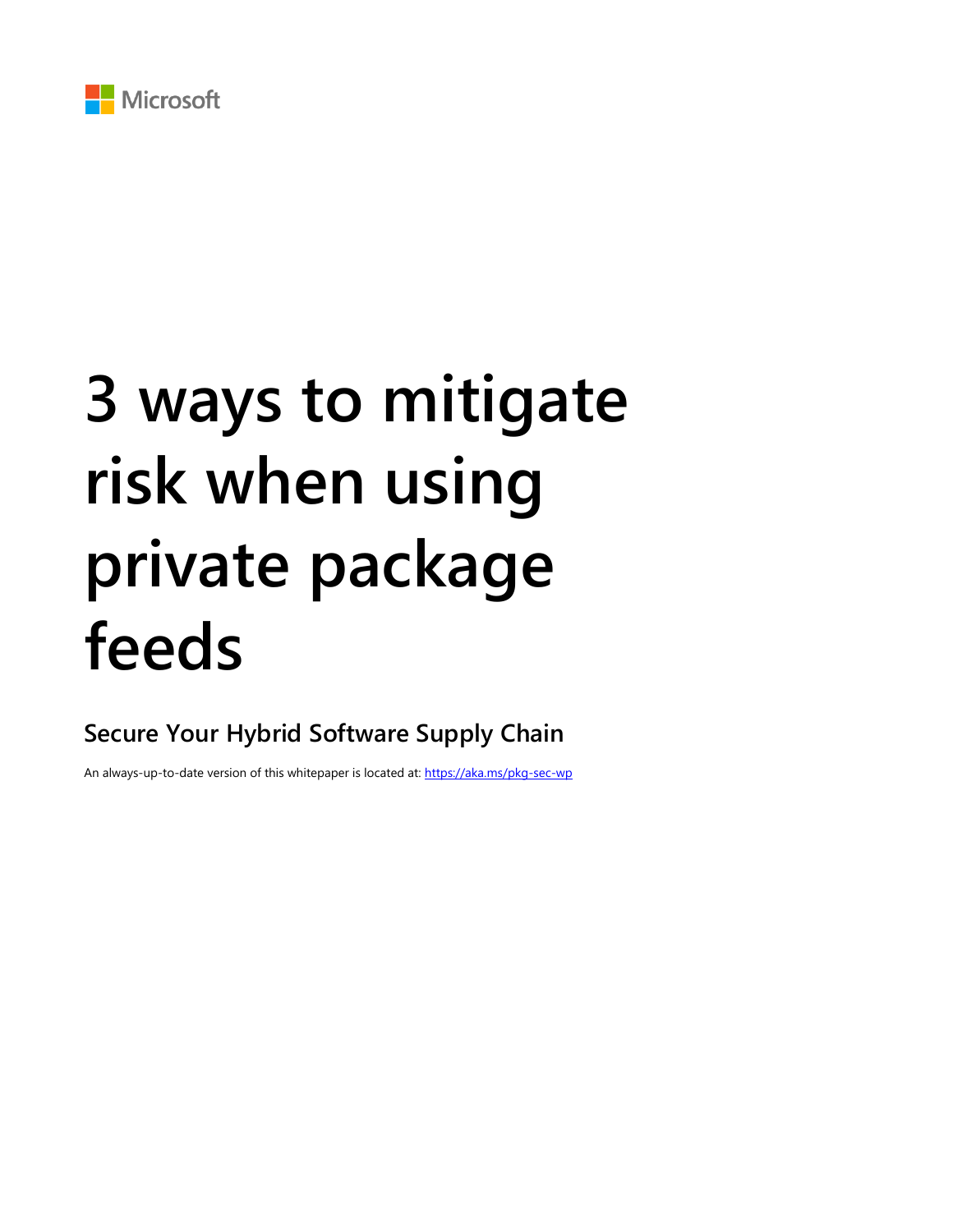### **Contents**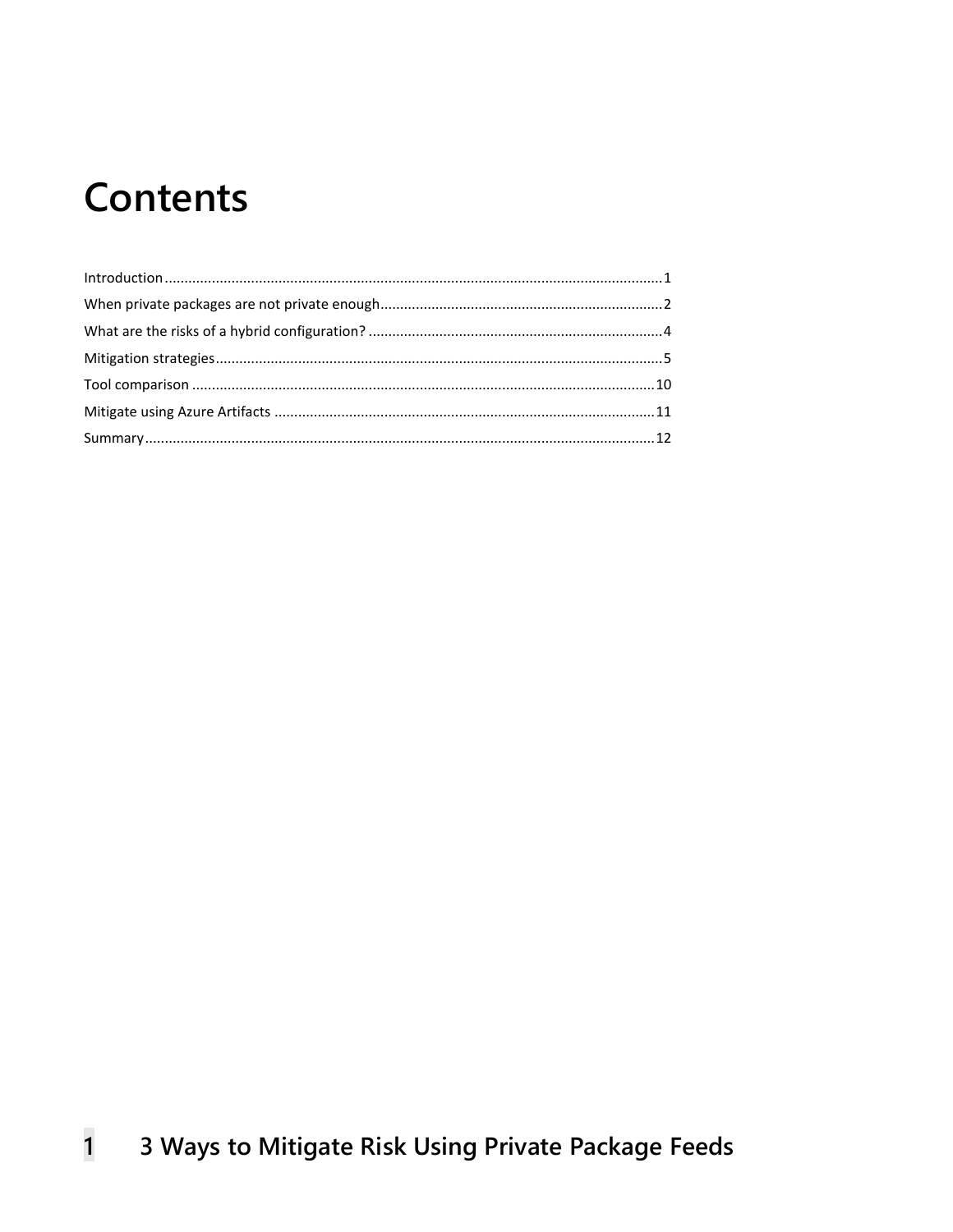### <span id="page-2-0"></span>**Introduction**

Software today has become an assembly of components from a wide range of sources. Individual packages may be developed in-house, acquired from third-parties, or downloaded from free and public sources. The security risks of these sources are straightforward to understand in isolation. But, when used in concert, new interactions arise that can compromise even a conscientious organization. Many organizations use public package feeds — such as Maven Central, npm, NuGet Gallery, and the Python Package Index (PyPI) — to take advantage of the open ecosystems they offer. As a result, organizations fail to treat these uncurated feeds as a potential source of malware. The truth is that projects that consume packages from multiple public and private feeds may be exposed to supply chain vulnerabilities unique to these hybrid configurations.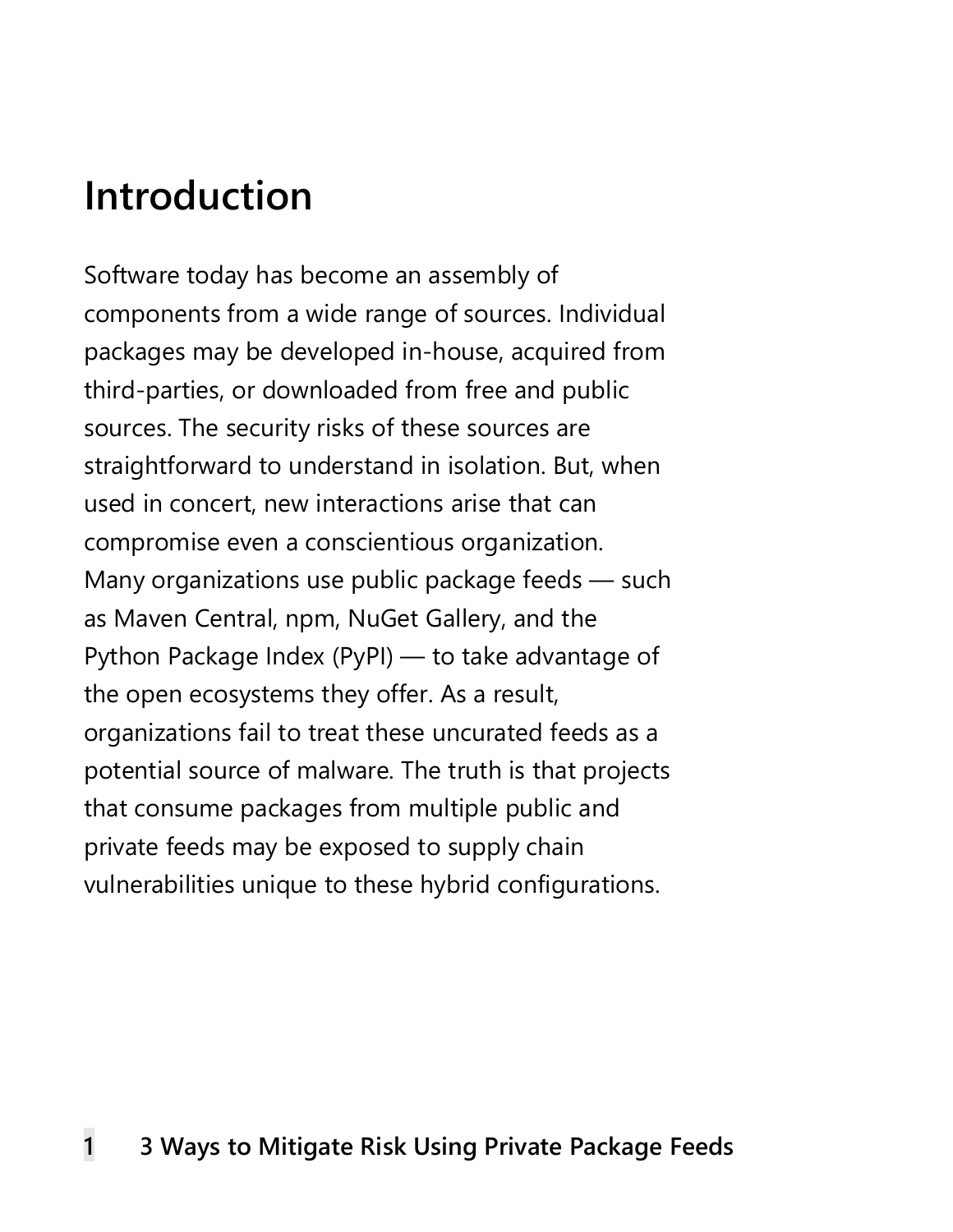## <span id="page-3-0"></span>**When private packages are not private enough**

Over the last decade, there has been a dramatic increase in the scope, quality, and availability of free, open-source software. Even closed-source applications commonly depend on freely shared libraries, tools, and operating systems. A critical factor in this has been the development of ecosystems around package indexes that allow anyone to publish, such as Maven Central, npm, NuGet Gallery, and Python Package Index.

A public, open-package index allows anyone to share their code without proving their identity. This ease of publishing has resulted in large, active ecosystems of packages. These ecosystems can include various elements, from generic building blocks to niche, domain-specific algorithms, along with powerful tools for discovering, acquiring, and composing these packages.

Organizations (or "clients") use private feeds as package index mirrors or to distribute internal packages to protect against upstream compromises, such as package hijacking and typo-squatting. Package management tools typically allow specifying multiple sources from which to download components, making it easy to consume from public and private indexes.

This hybrid configuration can enable new ways for attackers to enter your systems through otherwise secure infrastructure due to how package management tools resolve names across multiple sources.

In past whitepapers, such as the [Microsoft Digital Defense Report,](https://aka.ms/AAb1yk3) we discussed some potential attacks through open-package indexes that are often mitigated using private feeds. This paper will cover the unique risks of hybrid configurations particularly those using both public and private feeds — and review available mitigations for developers using .NET, Python, JavaScript, and Java.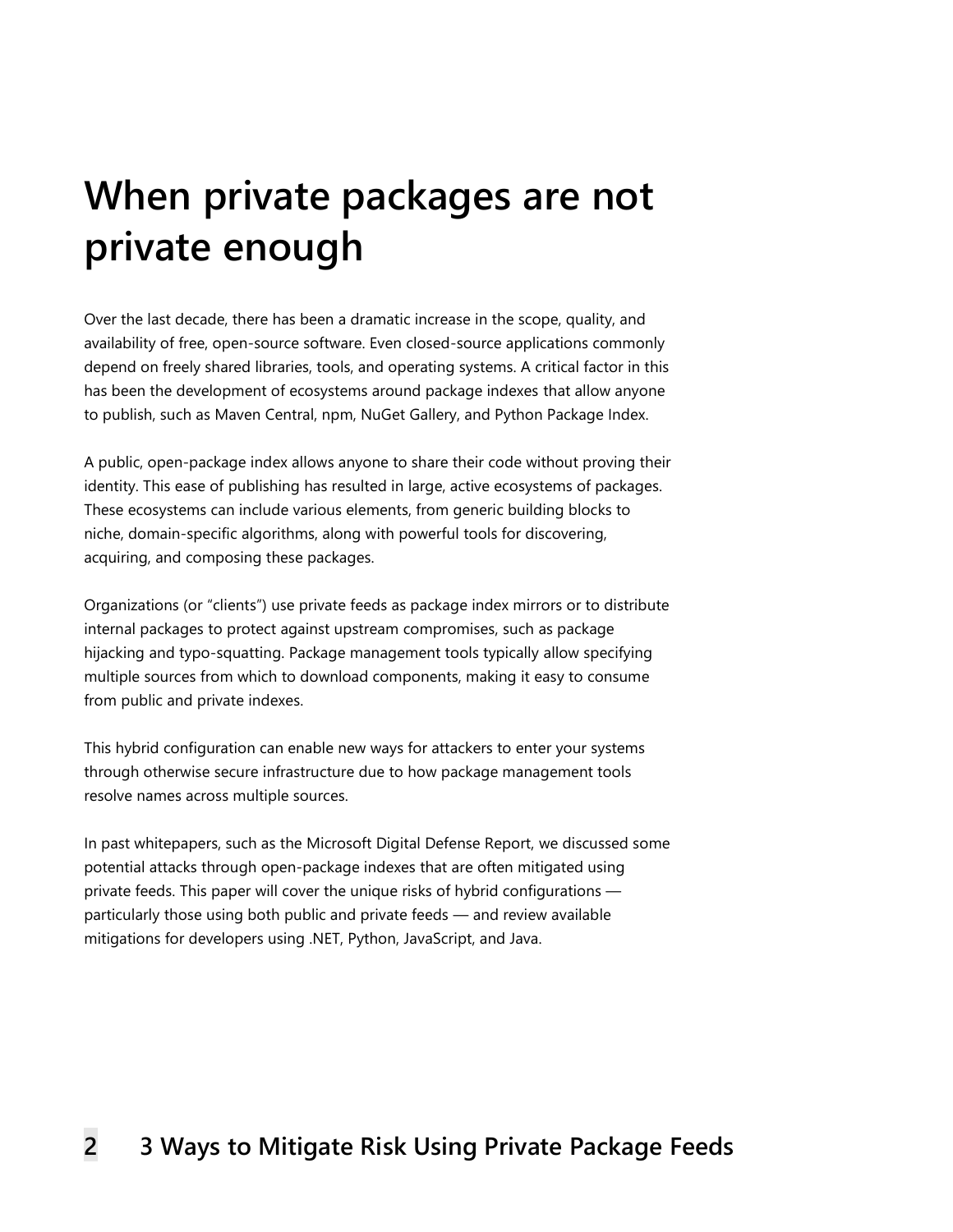### **"Open-source projects have an average of 180 package dependencies."**

—[GitHub State of the Octoverse Report,](https://aka.ms/AAb1qls) 2019

**"The pervasiveness has attracted the attention of attackers, who in recent years have increasingly turned their focus to the open-source software supply chain."** 

—[Microsoft Digital Defense Report,](https://aka.ms/AAb1yk3) September 2020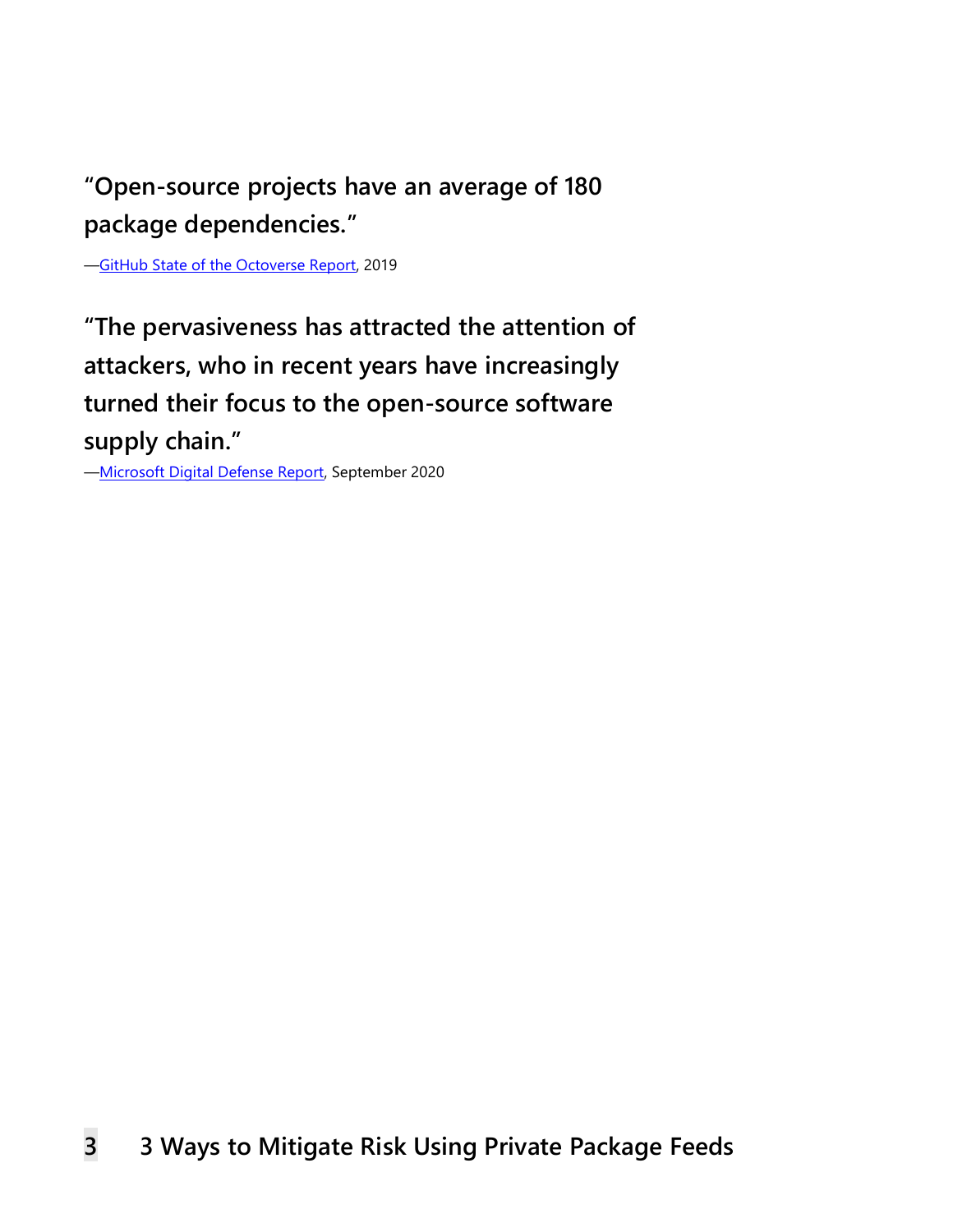## <span id="page-5-0"></span>**What are the risks of a hybrid configuration?**

One common hybrid configuration that clients use is storing internal packages on a private feed but allowing the retrieval of dependencies from a public feed. This ensures that the latest package releases are automatically adopted when referenced from a package that does not need to be updated. Internal developers publish their packages to this private feed, and consumers check both private and public feeds for the best available versions of the required packages. This configuration presents a supply chain risk: the substitution attack.

### *Most clients will automatically install the attacker's package from the public feed, which presents an attack opportunity.*

A substitution attack happens when an attacker discovers that a client is using a private package that's not present on the public feed. After the attacker uploads a higher version of the private package to the feed, the client downloads it automatically because it has the same file name. Services that merge package feeds also allow this substitution if packages from public sources may override those from private sources. A related risk with a similar impact can emerge if the package publisher's credentials have been compromised.

#### **What does an attempted attack look like?**

At its simplest, an attack involves someone installing a package that is different from what the client expected. This is most concerning in automated builds where the installation messages are often not reviewed on success. Most substitution attacks will successfully install and fail later in the build unless the attacker has cloned the package's functionality.

Unexplained build or test failures should be treated as a potential warning of a package substitution attack. Some public package feeds allow publishers to remove or delist packages, which could cause failing builds to start succeeding again, making it difficult to detect.

Importantly, even though the build failed, the attacker likely achieved remote code execution. Any secrets or access tokens may have been exfiltrated or misused. Reducing the use of secrets in automated builds can help reduce the impact, for example, by separating build and publish steps. Using hosted build VMs rather than on-premises machines further can limit the exposure.

#### **4 3 Ways to Mitigate Risk Using Private Package Feeds**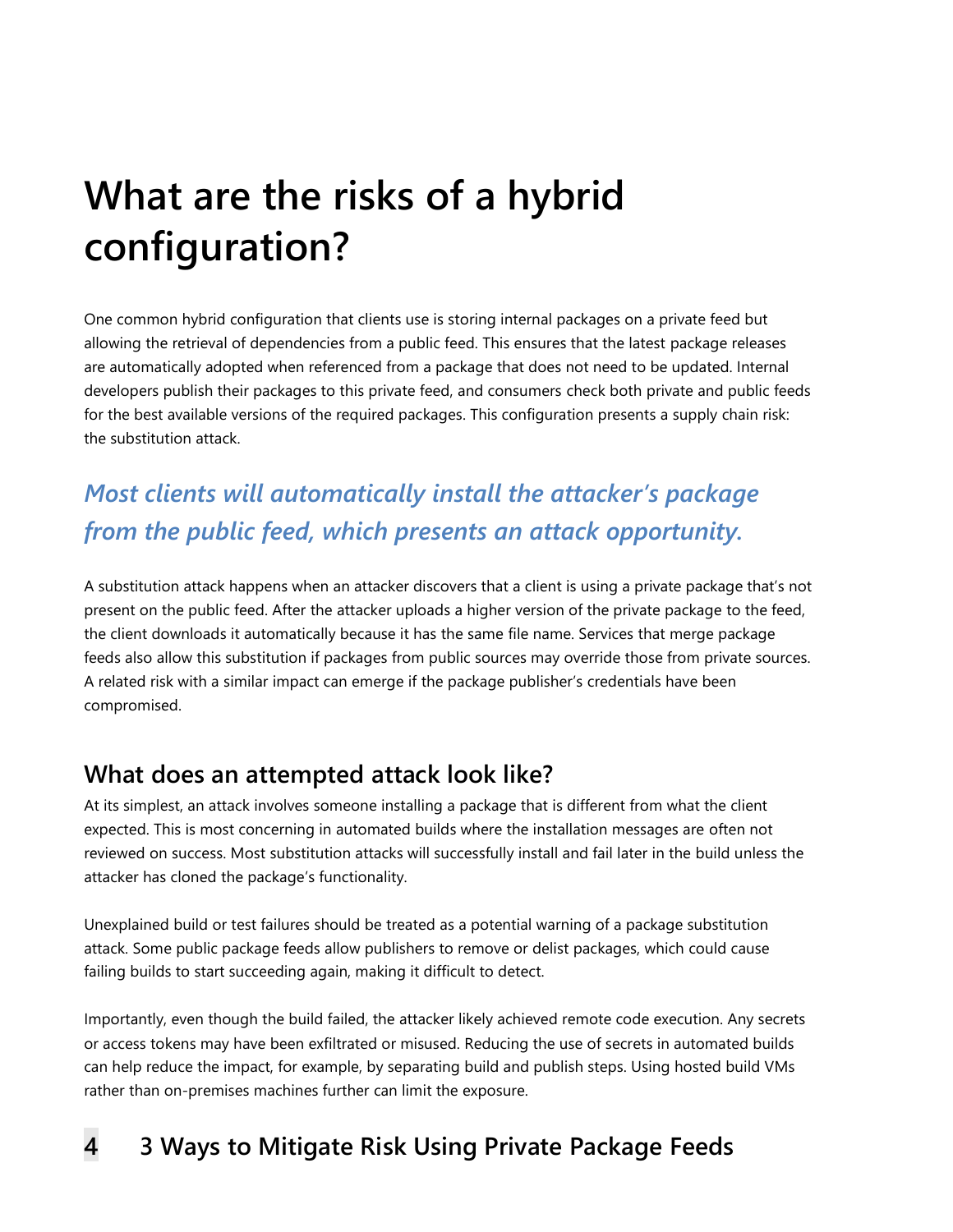### *Even though your build failed, the attacker still achieved remote code execution.*

When all package installs are proxied through an internal feed, even if the malicious package is removed from upstream, it will remain cached, making it easier to detect and analyze. Internal feeds that remember each package version's original source will likely show one or more private versions of the package, with the most recent version(s) being cached from a public source.

In the following pages, we review the available mitigations for these risks. Each approach can mitigate the issue independently, although the varying impact on development teams may make one preferable over the alternatives.

### <span id="page-6-0"></span>**Mitigation strategies**

#### **1. Reference one private feed, not multiple**

Most package manager clients will query all package feeds listed in the local configuration without regard for order or priorities. npm is a notable exception as it requires controlled scopes, which we discuss in the second mitigation strategy.

For package managers who do not prioritize feeds, we recommend configuring the client to reference a single private feed. This may require pushing public packages to your private feed manually or configuring the private feed to pull them automatically.

#### **Protect against broken updates and targeted attacks**

Configuring the package manager to use only a single source isolates you from unexpected public feed changes. This includes broken updates and removals as well as targeted substitution attacks. Azure Artifacts offers [upstream](https://aka.ms/AAb1ykb) sources to combine multiple feeds with suitable prioritization. If you cannot combine feeds into a single source, you will need to ensure that each package name referenced is controlled by trustworthy publishers across every feed.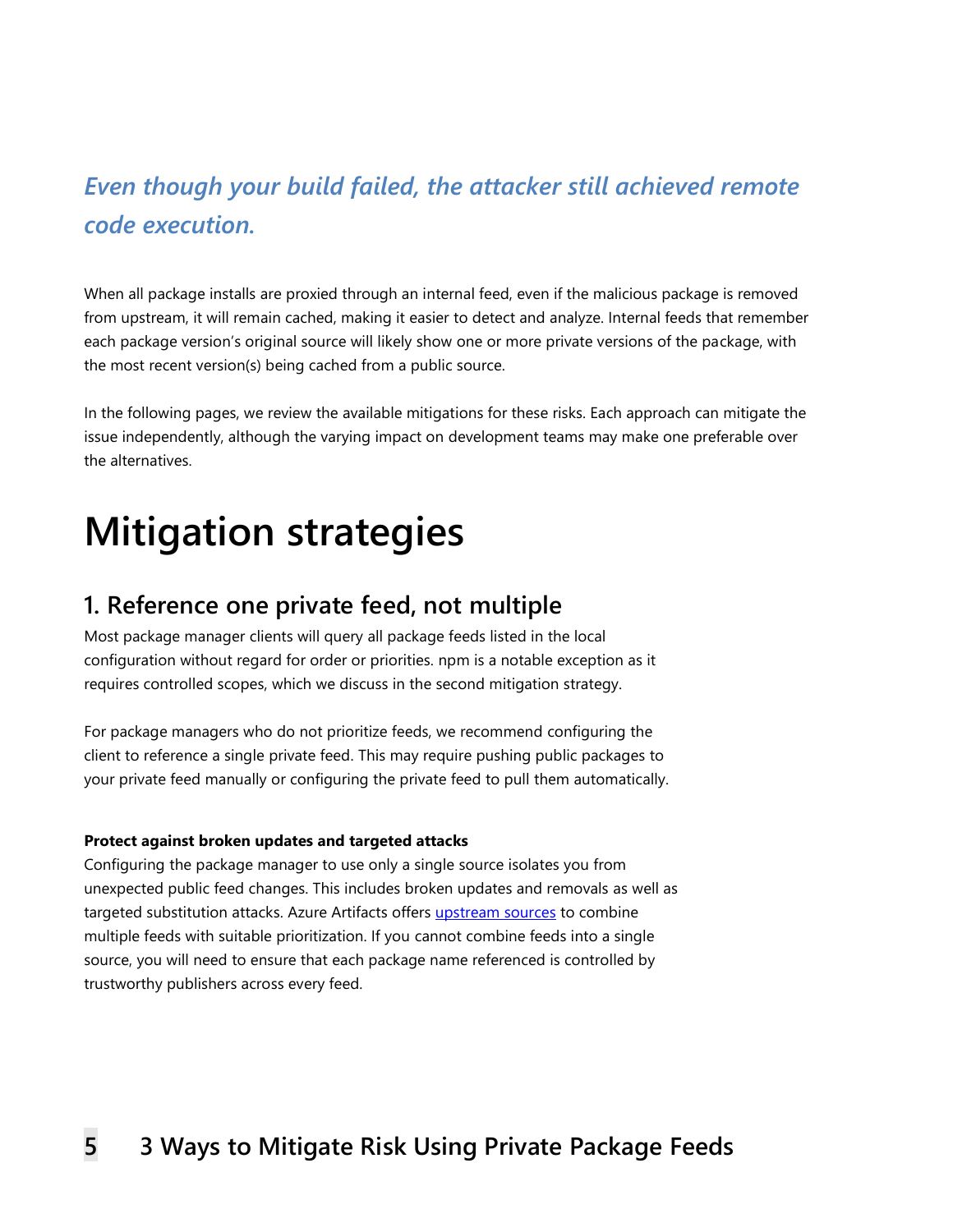Using a single feed is strongly recommended for the Python Package Index, NuGet Gallery, and Maven. To ensure your projects are following this recommendation:

For Python: Use the index-url option in pip's [configuration file](https://aka.ms/AAb1qmw) or command line to specify the feed, overriding the default. Avoid the extra-index-url option, which is additive and may lead to having multiple indexes.

For NuGet Gallery: Ensure your [nuget.config](https://aka.ms/AAb1qn0) packageSources section starts with a <clear /> entry to remove any inherited configuration, and use a single <add /> entry for your private feed.

For Maven: Configure a [single mirror](https://aka.ms/AAb1yl5) that is <mirrorOf>\*</mirrorOf> to direct all requests through a single repository that performs its own redirection. The default public [repository](https://aka.ms/AAb1qnc) may instead be disabled by setting the enabled property to false for both "releases" and "snapshots" on the "central" repository, although this will not prevent substitutions among other feeds.

For Gradle: There are no default repositories, making it easy to only specify your private feed.

Even with this configuration, if your feed allows public packages to override private packages, a substitution attack may still be possible. You should either ensure your feed is configured to disallow this, claim your private packages' names on the public index, or use another mitigation.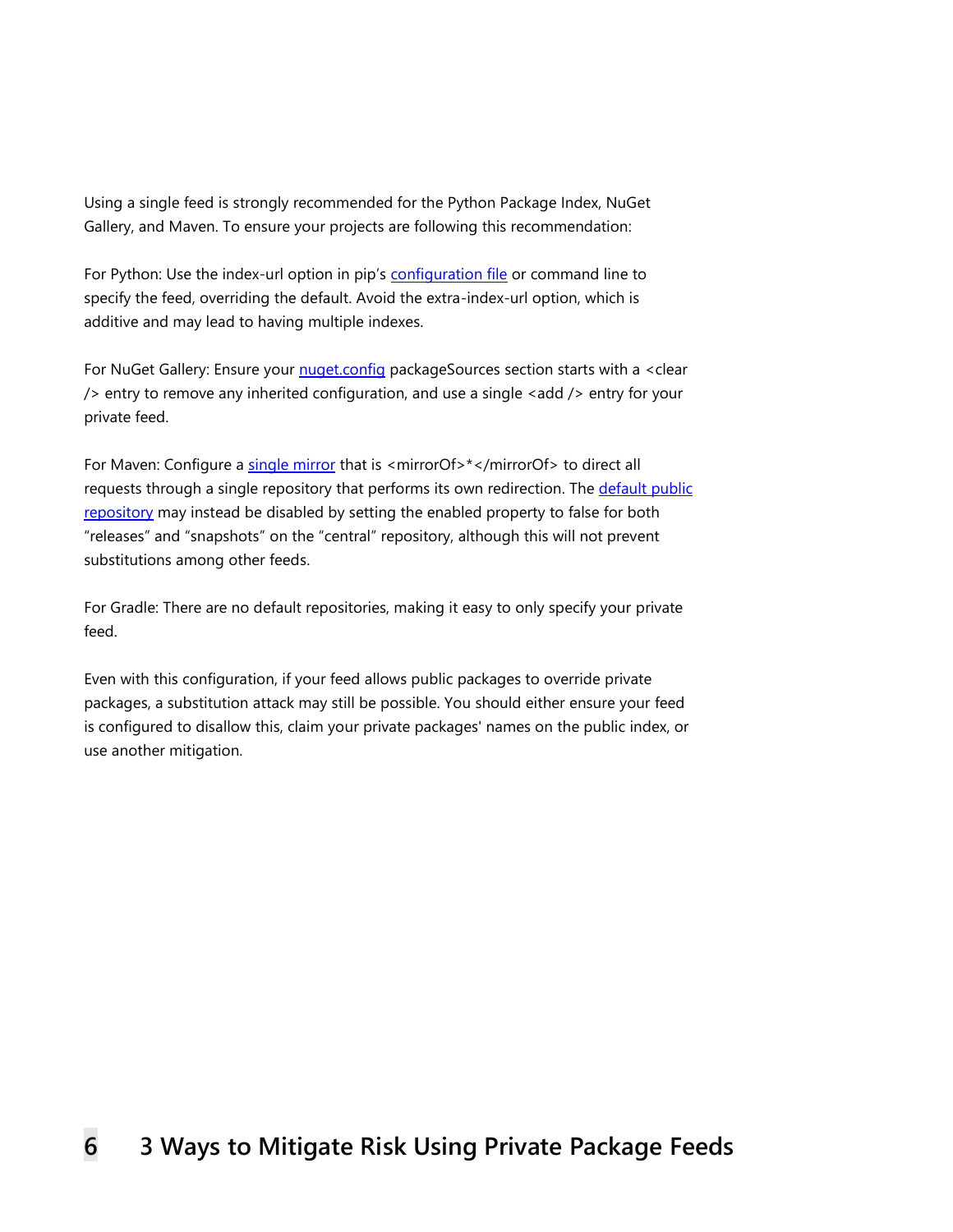#### **2. Protect your packages using controlled scopes**

Some package managers support controlled scopes, namespaces, or prefixes. The details vary by ecosystem, but the purpose is to protect a range of package names. These can be used with packages that you control to protect against an attacker publicly claiming a name that you use privately, or to provide confidence that your own team released public packages.

Here is our recommendation for using controlled scopes as your mitigation strategy:

For npm: Using a **scope** prefix in combination with registry configuration allows you to specify the source for each package. Because only a single registry will be searched, this protects against substitution attacks through the public registry. These options can be configured for each project or an entire machine using an nomic file. Similar options exist for Yarn through the **yarnrc.yml** file.

For NuGet Gallery: An [ID prefix](https://aka.ms/AAb1ylm) can be registered by publishers to restrict uploads to the public gallery. Packages under a registered prefix can only be uploaded by approved accounts, which also protects against public substitution attacks. This reservation can be done whether you intend to publish your packages to NuGet.org or not. Using a registered ID prefix for private packages helps ensure that an attacker cannot claim any of your names.

For Maven: Public packages on Maven Central can only be published to a namespace controlled by the uploader, verified using DNS. Private packages that are named based on a domain name under your own control will be protected against public substitution attacks on Maven Central.

Note that these approaches may require changing the names of packages and updating any code that uses them.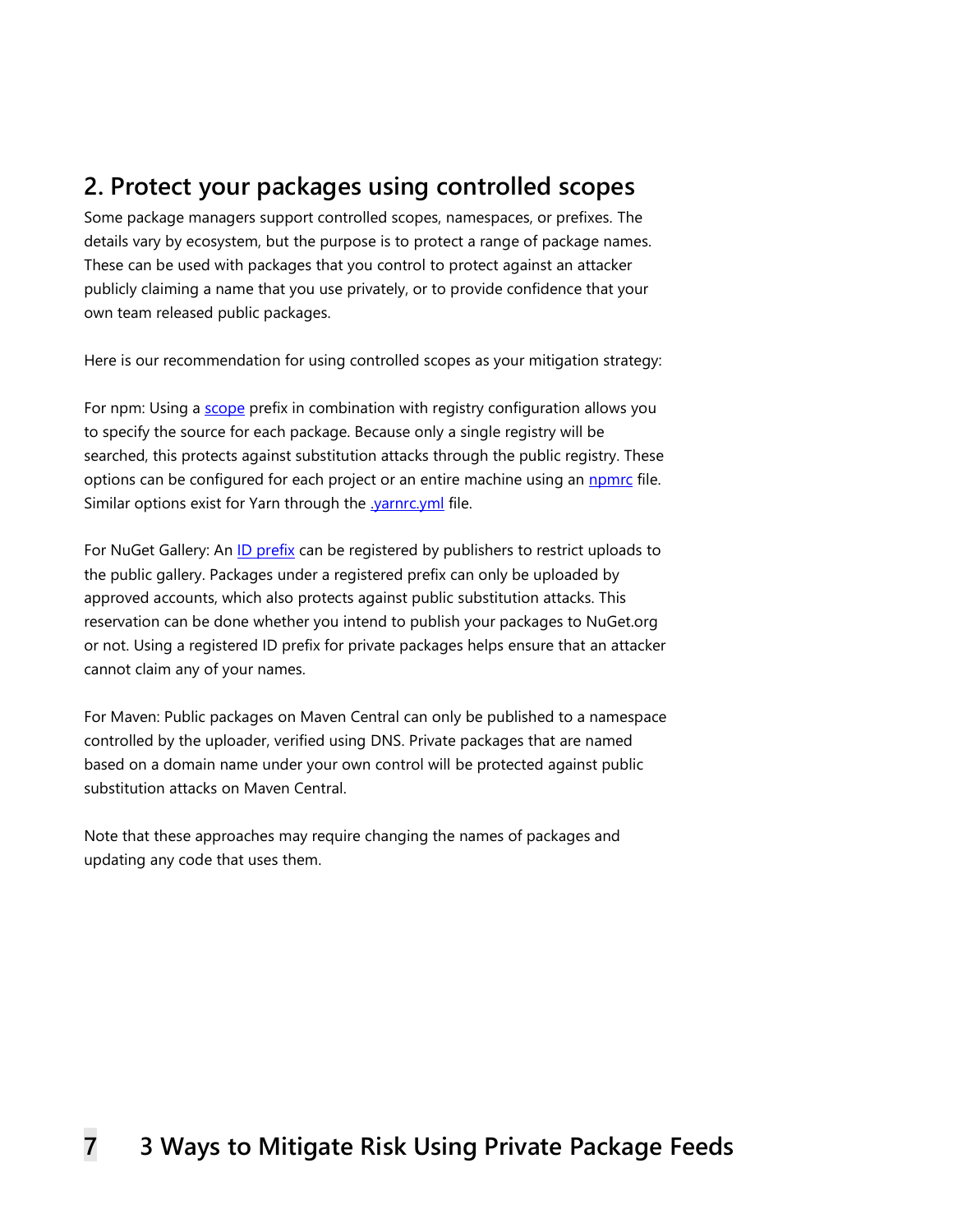#### **3. Utilize client-side verification features**

Beyond the protection offered by carefully managing sources, package managers provide additional client-side verification features to protect against supply chain attacks. These include options such as version pinning and integrity verification.

Version pinning is recommended as the baseline mitigation and is supported by most clients. Specifying precise versions for packages and transitive dependencies, rather than an open range ("3.5.4" rather than ">=3.5" or "3.5.\*"), will mitigate forced upgrade or downgrade attacks. However, they will not prevent a compromised index from serving an alternate package and claiming it to be the same version.

### *Specify precise versions for packages and dependencies to mitigate forced upgrade or downgrade attacks.*

Integrity verification: While most indexes use HTTPS and their own integrity mechanisms, you can add additional protection against package substitution attacks with local integrity verification. Integrity verification ensures that a downloaded package is identical to the first time it was downloaded and will abort if any inconsistencies are detected.

Here's how to mitigate risk using these features:

For npm: Installing from a package.json file automatically updates the [package](https://aka.ms/AAbhh6e)[lock.json](https://aka.ms/AAbhh6e) file with versions and file hashes of packages. When package-lock.json is included with your project, running the "npm ci" command will replicate the install using version pinning and integrity checking. This means you do not need to pin versions manually in package.json.

For NuGet Gallery: A packages.lock.json file can be [enabled for your project,](https://aka.ms/AAb2e0u) which will be automatically created on "nuget restore." When the file exists and is included with your project, it will be used by "nuget restore --locked-mode" to validate that the packages have not changed using version pinning and integrity checking.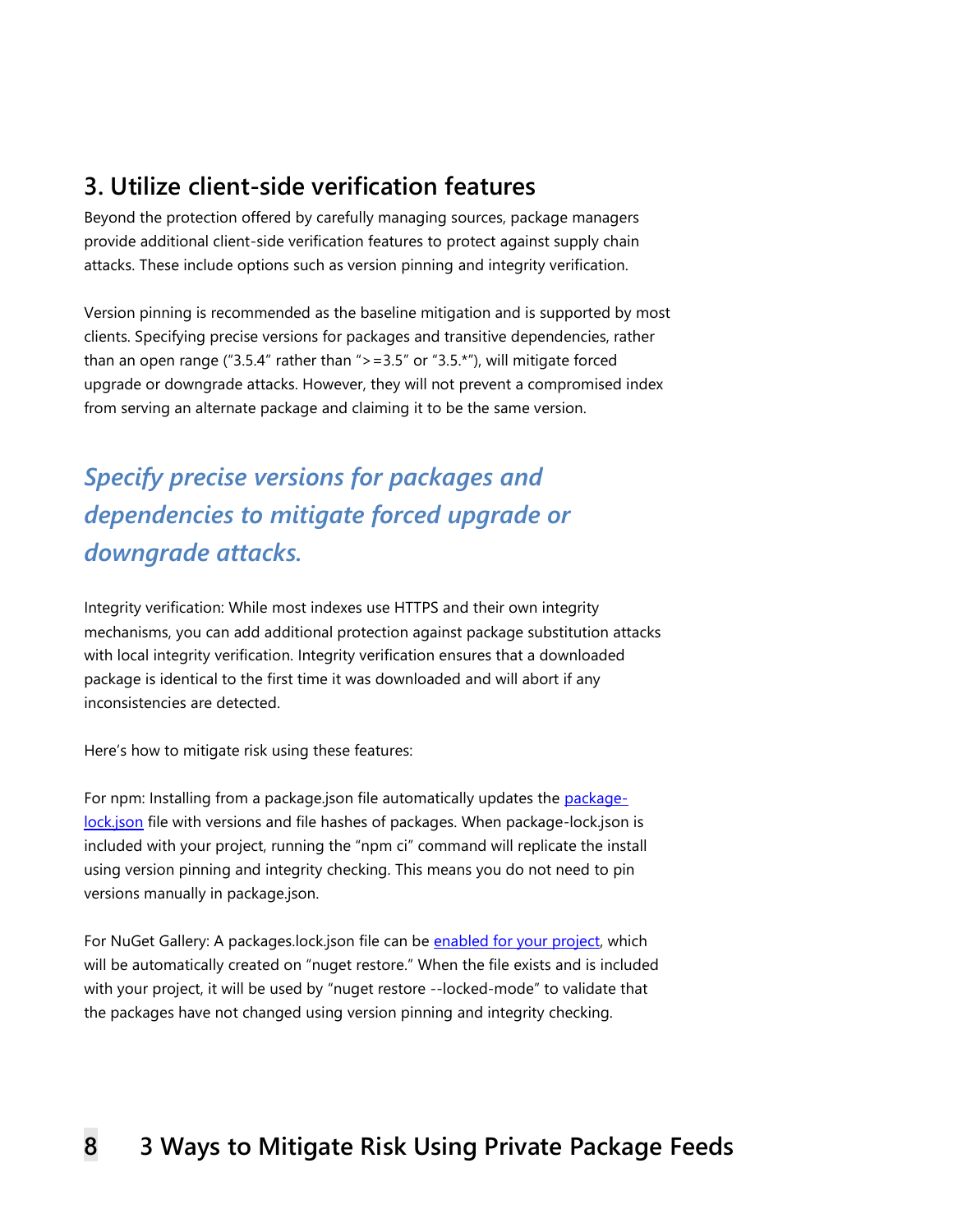For Python: Pip's [hash-checking mode](https://aka.ms/AAb1qo5) ensures that the downloaded file matches a known SHA256 hash stored in your project. Any attempted package substitution attack must compromise both server and client. Generating the hashes currently requires an additional tool such as [pip-compile.](https://aka.ms/AAb1qo9)

For Maven: Dependencies are checked for modifications since the original upload cannot be automatically verified against prior installs. Plugins are available to check publisher PGP signatures, which will be present on public packages. But, to detect an attack, your private packages will require trustworthy signatures.

For Gradle: Gradle dependency verification for packages downloaded from Maven Central can be enabled by [following this documentation.](https://aka.ms/AAb1ym7)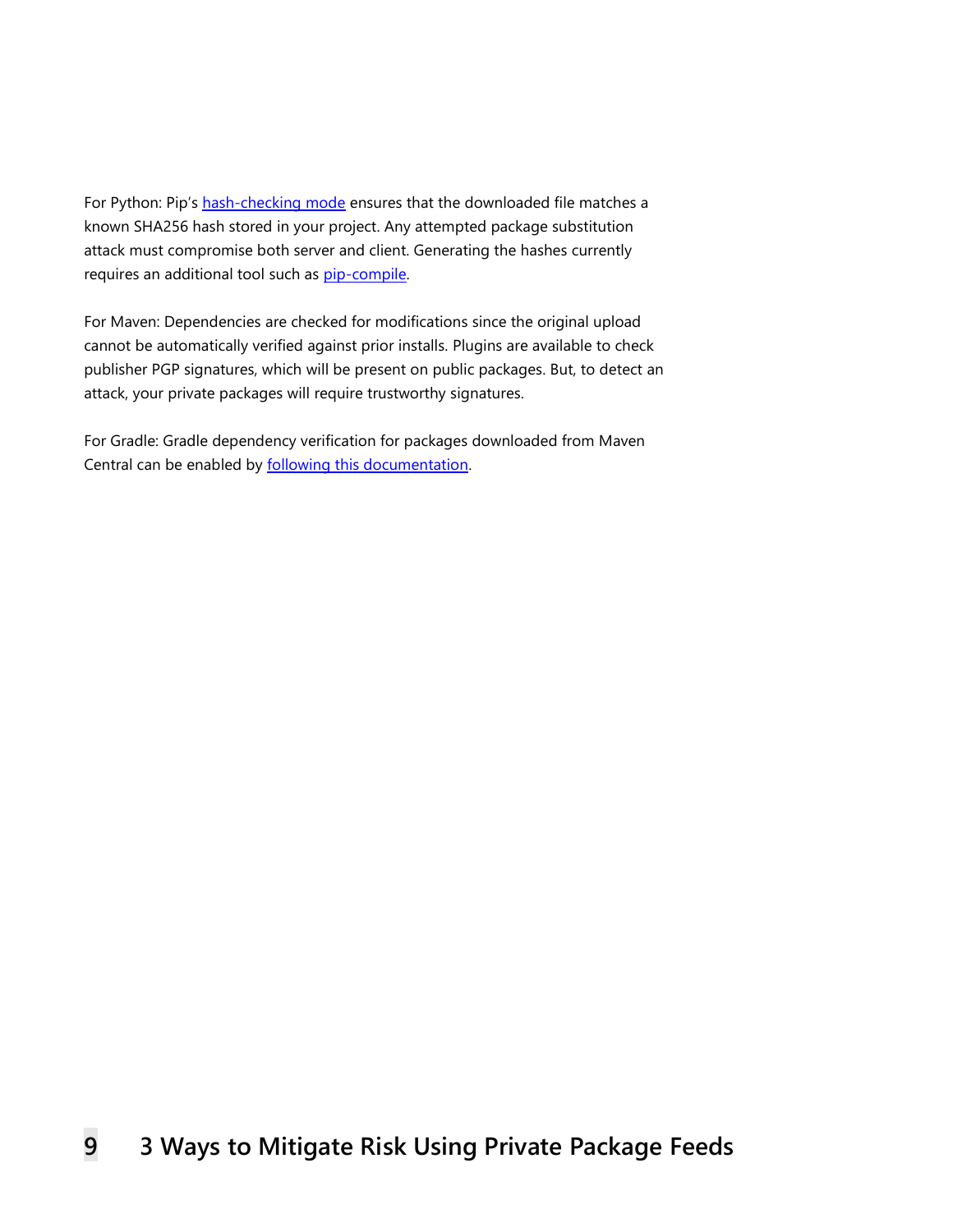# <span id="page-11-0"></span>**Tool comparison**

Here is an overview of our recommendations for each of the following public package feeds:

|               | <b>How to handle</b><br>multiple indexes                                                                                                                                                                                                                  | <b>Our recommended</b><br>configuration                                                                                                                                                                                                                                                             | <b>Best practice</b>                                                                                                                                                                                                                                                                                                                                             |
|---------------|-----------------------------------------------------------------------------------------------------------------------------------------------------------------------------------------------------------------------------------------------------------|-----------------------------------------------------------------------------------------------------------------------------------------------------------------------------------------------------------------------------------------------------------------------------------------------------|------------------------------------------------------------------------------------------------------------------------------------------------------------------------------------------------------------------------------------------------------------------------------------------------------------------------------------------------------------------|
| <b>Gradle</b> | Gradle only uses<br>explicitly listed<br>repositories but will<br>select any with the<br>best available version.                                                                                                                                          | Specify a single private<br>Maven repository and<br>enable upstreams on the<br>private repository.                                                                                                                                                                                                  | Enable checksum<br>verification and signature<br>verification in<br>your Gradle configuration.                                                                                                                                                                                                                                                                   |
| <b>Maven</b>  | Multiple repository<br>URLs can be specified<br>in user or project<br>profiles. These are<br>queried in order,<br>though the order is not<br>obvious from any one<br>configuration file. See<br>Repository Order in<br>the Apache Maven<br>documentation. | Specify a single mirror for<br>all repositories, to ensure<br>your private repository<br>takes priority. Enable<br>upstreams on the private<br>repository. Ensure<br>developers update their<br>settings.xml correctly.<br>Optionally block network<br>access to Maven Central<br>servers directly. | Configure plugins to<br>validate during build time<br>the checksums and PGP<br>signatures of the<br>dependencies.<br>Consider using<br>checksum-maven-plugin<br>or<br>pqpverify-maven-plugin.<br>Note that these will not<br>prevent upgrade attacks if<br>the publisher's credentials<br>have been compromised,<br>as there are no locally<br>stored checksums. |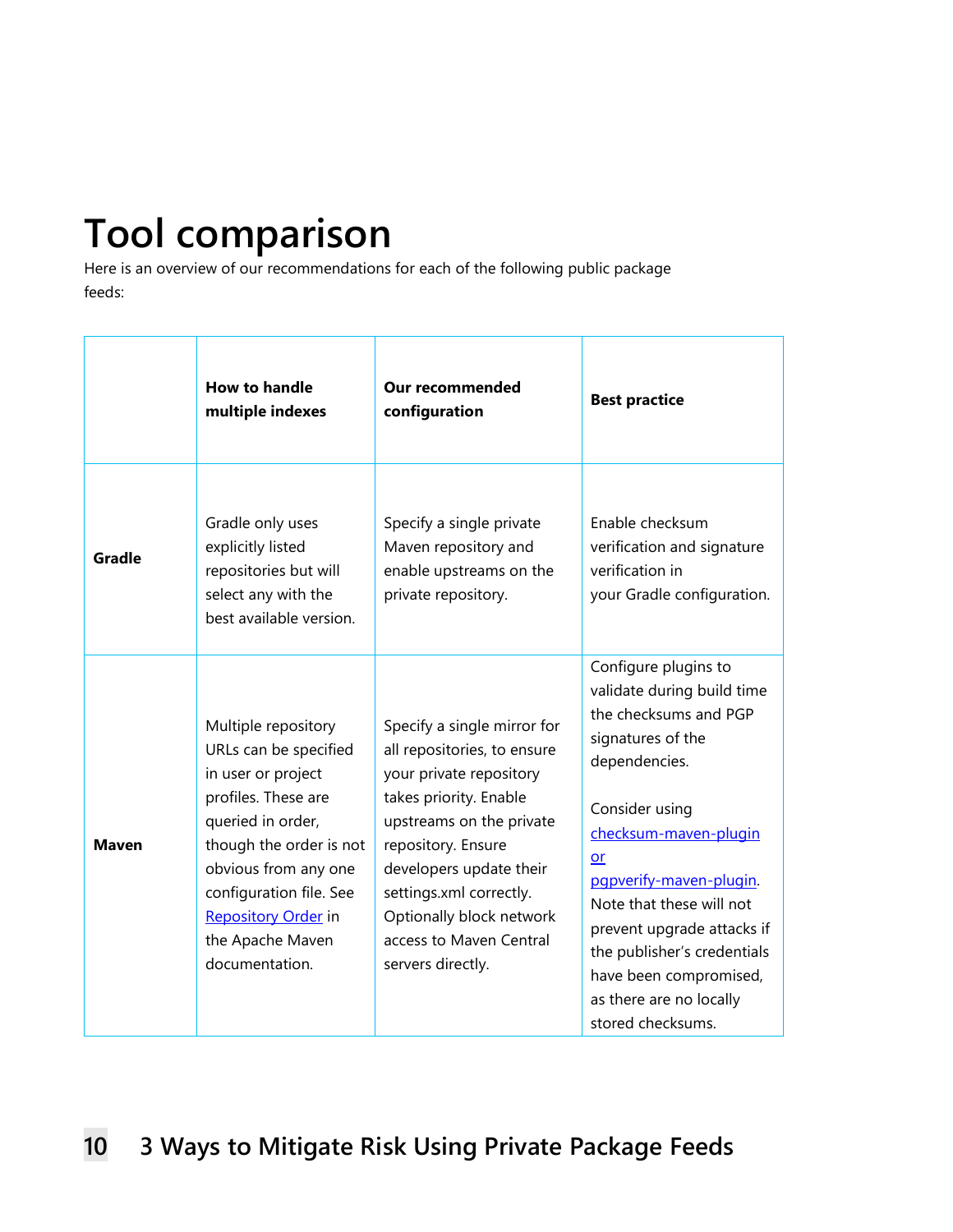| npm                            | Registries are linked to<br>a package name scope,<br>making npm safe for<br>properly scoped<br>packages.              | Either use scopes for all<br>private packages or<br>override the default<br>registry with your private<br>registry and enable<br>upstreams.    | Also include package-<br>lock.json with your<br>sources and use "npm ci"<br>to install matching<br>packages without<br>performing any upgrades.                      |
|--------------------------------|-----------------------------------------------------------------------------------------------------------------------|------------------------------------------------------------------------------------------------------------------------------------------------|----------------------------------------------------------------------------------------------------------------------------------------------------------------------|
| <b>NuGet</b><br><b>Gallery</b> | Multiple package<br>sources specified by<br>user or project. Latest<br>version from any<br>source will be installed.  | Clear all packageSource<br>settings in project<br>configuration or<br>nuget.config, add only<br>your private gallery, and<br>enable upstreams. | Prefer the "nuget restore -<br>-locked-mode" command<br>and include a generated<br>packages.lock.json with<br>your project.                                          |
| <b>Pip</b>                     | One default package<br>index and multiple<br>extra index URLs.<br>Latest version from any<br>index will be installed. | Use pip's index-url setting<br>to specify your private<br>index and enable<br>upstreams. Avoid extra-<br>index-url.                            | Use "pip-compile" to<br>generate locked file with<br>hashes and enable hash-<br>checking mode when<br>installing.                                                    |
| Yarn                           | Registries are linked to<br>a package name scope,<br>making Yarn safe for<br>properly scoped<br>packages.             | Either use scopes for all<br>private packages or<br>override the default<br>registry with your private<br>registry and enable<br>upstreams.    | Also include yarn.lock with<br>your sources and use<br>"yarn install -immutable --<br>immutable-cache --check-<br>cache" to ensure matching<br>packages are present. |

### <span id="page-12-0"></span>**Mitigate using Azure Artifacts**

[Azure Artifacts](https://aka.ms/AAb1yma) is part of the Azure DevOps suite, available in the online service and the on-premises Azure DevOps Server. It is a fully integrated package management system with interfaces for the tools used in .NET, Python, Node.js, and Java ecosystems.

Azure Artifacts provides *upstream sources* to automatically merge packages from public feeds into your private feed for all ecosystems. Configuring upstream sources is the recommended way to enable the single source mitigation described earlier in this whitepaper.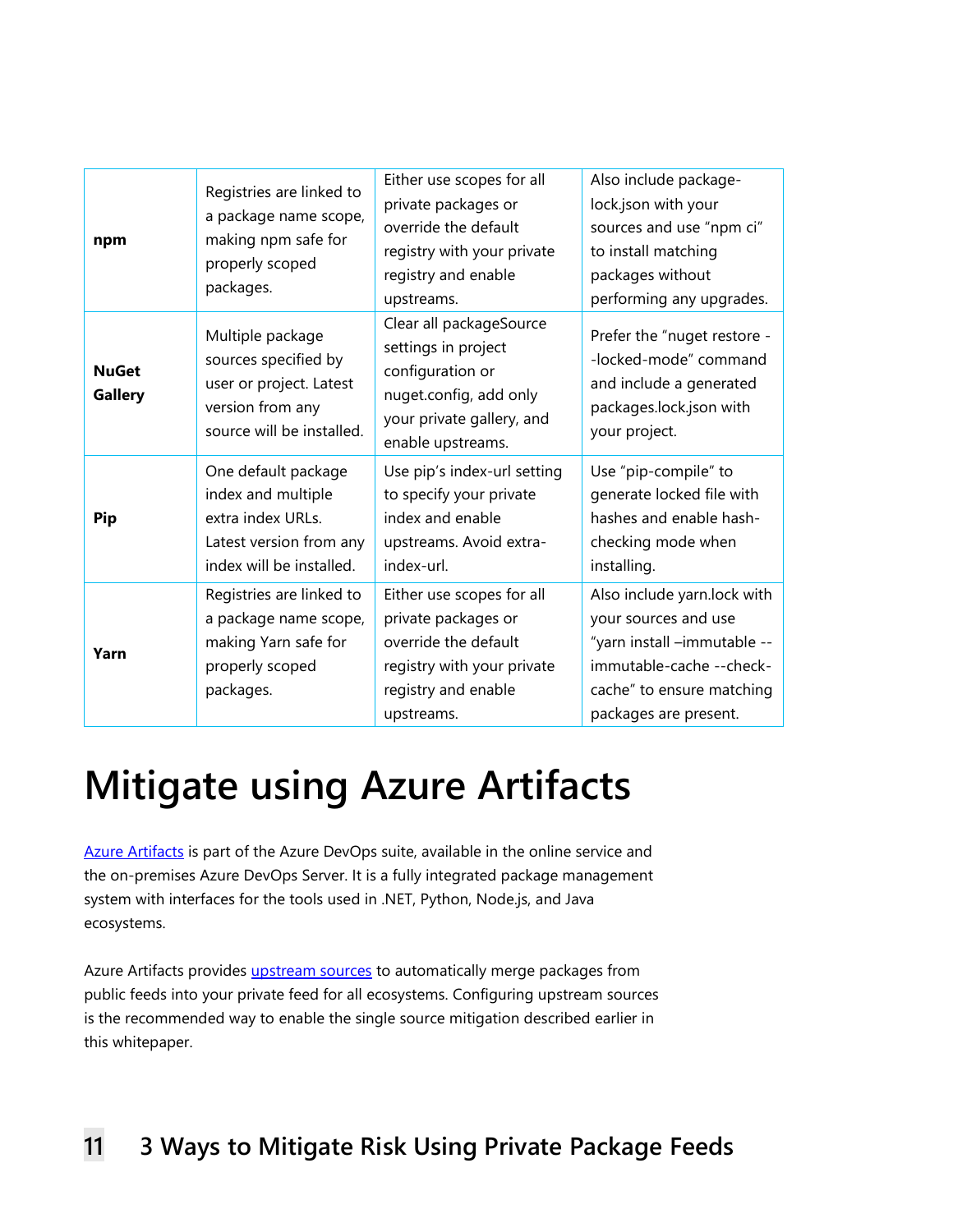Since February 2021, the hosted Azure Artifacts service has enabled additional protections to prevent public packages from unexpectedly replacing or merging with private packages. This mitigates substitution attacks when using a single Azure Artifacts feed that upstreams to other feeds, including public feeds. For on-premises deployments, consult the [Azure DevOps Feature Timeline.](https://aka.ms/AAb1qoh)

*To mitigate a substitution attack, Azure Artifacts automatically prevents public versions from replacing or merging with private packages.*

## <span id="page-13-0"></span>**Summary**

While essential to modern development, public package feeds add risk to your supply-chain security that can be mitigated by using private feeds. However, improper configuration can expose your automated builds to unexpected substitution attacks, leading to remote code execution and compromise.

Ensure all your private packages are unavailable on the public feeds or accessed through a single feed that safely merges public and private views. Package manager configurations should avoid listing multiple feeds, as most tools do not prevent external sources from overriding internal ones. Where possible, enabling hash, checksum, or signature verification further protects against substitution attacks. For more information, here are some resources that can help you get started:

[Azure Artifacts guidance on upstream sources](https://aka.ms/AAb1ymh) [NuGet guidance on signature verification](https://aka.ms/AAb1qol) [Gradle guidance on dependency verification](https://aka.ms/AAb1qoo) [Pip guidance on hash verification](https://aka.ms/AAb1ymv) [Npm ci command](https://aka.ms/AAb1yn0)